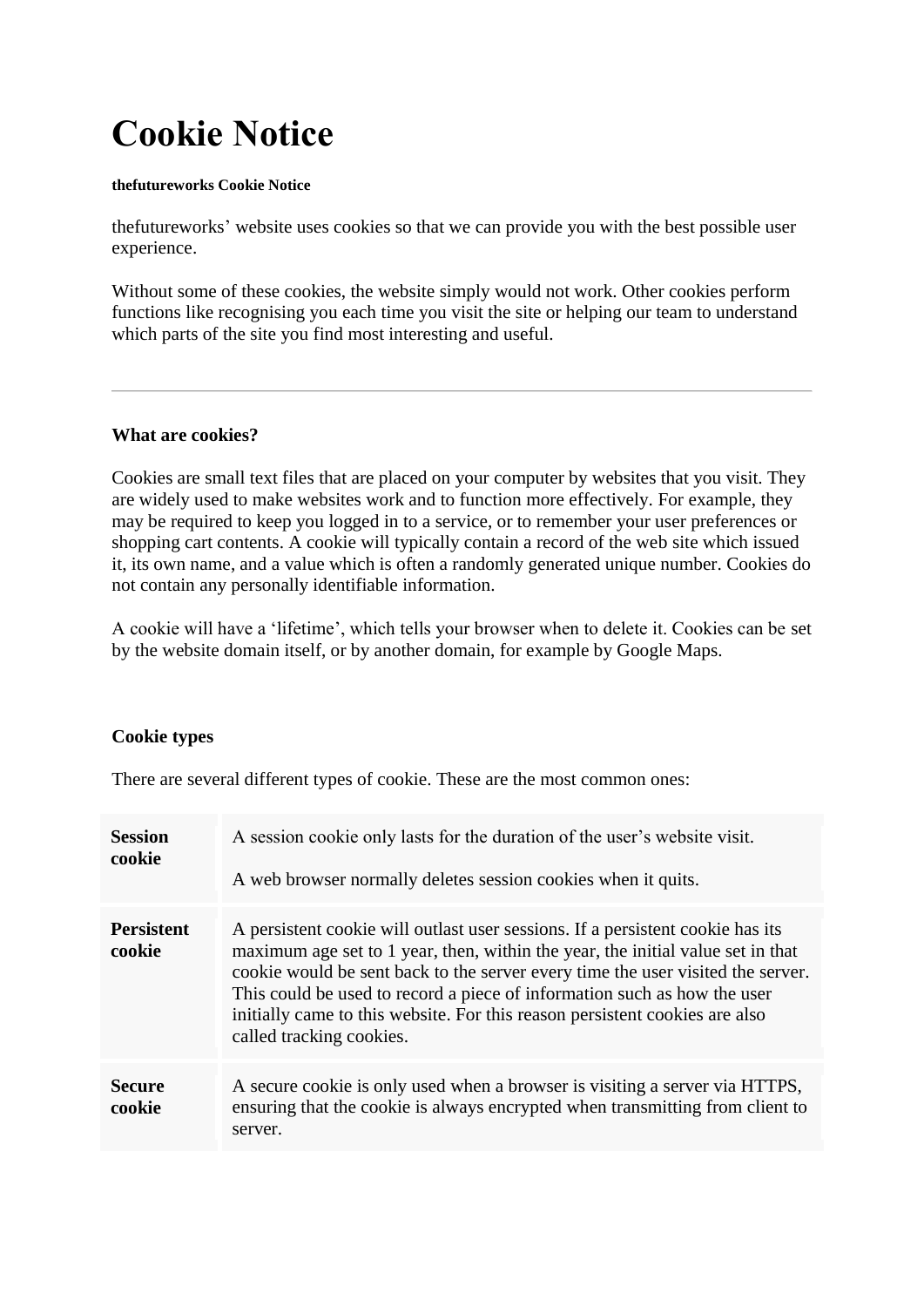| <b>First-party</b>        | First-party cookies are cookies set with the same domain (or its subdomain)                                                                                                                                                                                                                                                    |
|---------------------------|--------------------------------------------------------------------------------------------------------------------------------------------------------------------------------------------------------------------------------------------------------------------------------------------------------------------------------|
| cookie                    | in the browser's address bar.                                                                                                                                                                                                                                                                                                  |
| Third-<br>party<br>cookie | Third-party cookies are cookies set with different domains from the one<br>shown on the address bar (i.e. the web pages on that domain may feature<br>content from a third-party domain - e.g. Google Maps or YouTube). Privacy<br>setting options in most modern browsers allow you to block third-party<br>tracking cookies. |

#### **Cookie uses**

Cookies perform many different functions. These are the most common:

| <b>Essential cookies</b>                                                        | Some cookies are essential for the operation of our websites. For<br>example, some cookies allow us to identify logged in users and<br>ensure they can access the relevant pages.                                                                                                                                                                                                                                                                                                         |
|---------------------------------------------------------------------------------|-------------------------------------------------------------------------------------------------------------------------------------------------------------------------------------------------------------------------------------------------------------------------------------------------------------------------------------------------------------------------------------------------------------------------------------------------------------------------------------------|
| <b>Performance</b><br><b>Cookies</b>                                            | We utilise other cookies to analyse how our visitors use our websites<br>and to monitor website performance. This allows us to provide a<br>high quality experience by customising our offering and quickly<br>identifying and fixing any issues that arise. For example, we might<br>use performance cookies to keep track of which pages are most<br>popular, which method of linking between pages is most effective,<br>and to determine why some pages are receiving error messages. |
| <b>Functionality</b><br><b>Cookies</b>                                          | We use functionality cookies to allow us to remember your<br>preferences, for example which language you want to see the website<br>in. We also use functionality cookies to provide you with enhanced<br>services such as allowing you to watch a video online.                                                                                                                                                                                                                          |
| <b>Behaviourally</b><br><b>Targeted</b><br><b>Advertising</b><br><b>Cookies</b> | We do not use this type of cookie.                                                                                                                                                                                                                                                                                                                                                                                                                                                        |

#### **The law**

The principal law which governs how websites use cookies and similar technologies when storing information on a user's equipment, such as their computer or mobile device, is the Privacy and Electronic Communications (EC Directive) Regulations. The regulations were amended on 9 January 2019.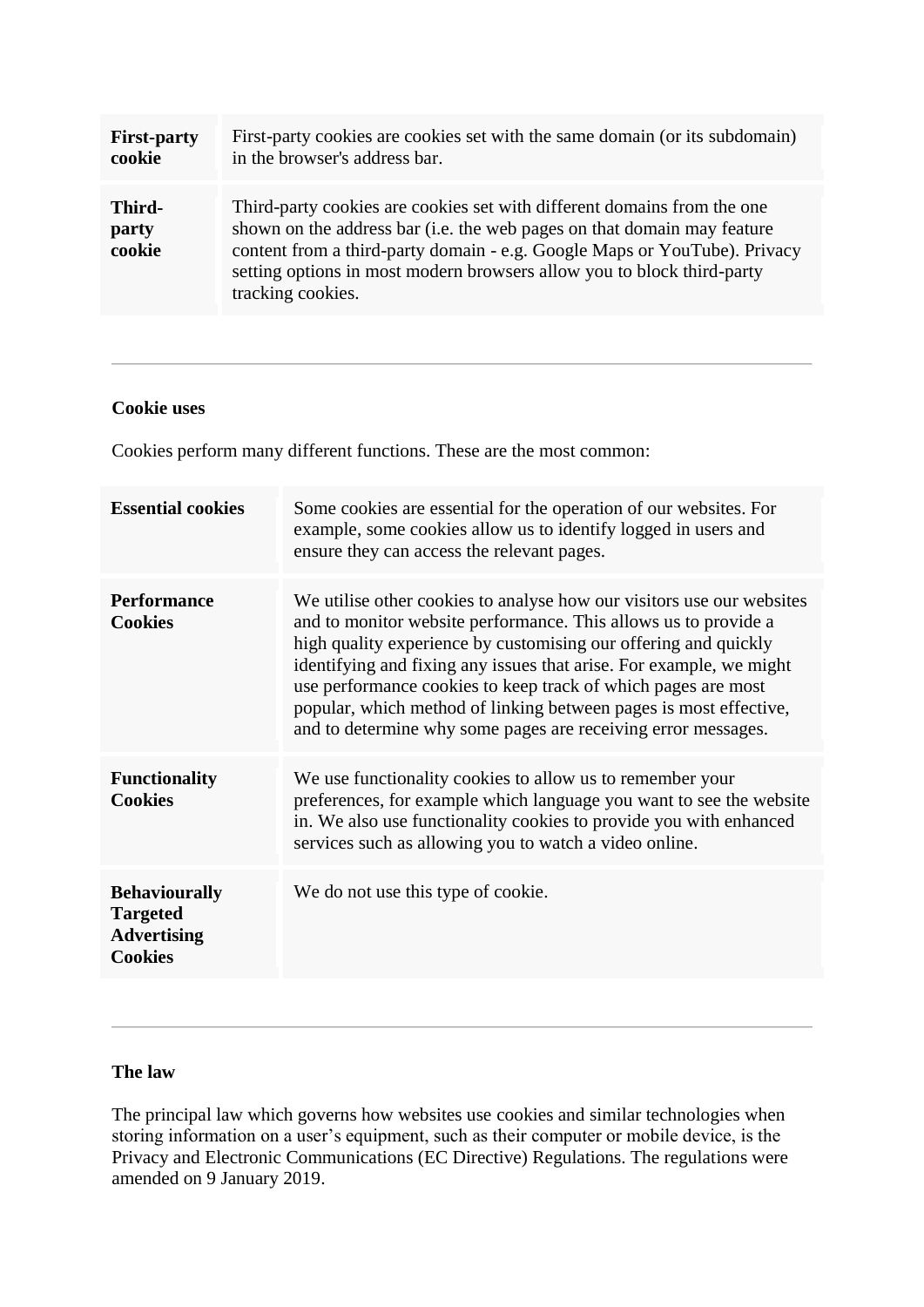Regulation 6 covers the use of electronic communications networks to store information (e.g. cookies) or to gain access to information stored in the terminal equipment of a subscriber or user. The change in the law was prompted by concerns about online tracking of individuals and is intended to protect the privacy of users by requiring their knowledge and agreement to the use of cookies, even where the information collected is not directly personally identifiable.

# **Can I turn off cookies?**

You can manually disable cookies on your device, or delete existing cookies. You may also be able to view the cookies already in your system. This will depend on your browser. See the links below which tell you how to delete or disable cookies in each of the major browsers.

[Internet Explorer 7 and 8](http://windows.microsoft.com/en-us/windows-vista/block-or-allow-cookies)

[Internet Explorer 9](http://windows.microsoft.com/en-US/windows7/How-to-manage-cookies-in-Internet-Explorer-9)

[Firefox](http://support.mozilla.org/en-US/kb/Enabling%20and%20disabling%20cookies)

[Chrome](http://support.google.com/chrome/bin/answer.py?hl=en&answer=95647&p=cpn_cookies)

[Safari](http://docs.info.apple.com/article.html?path=safari/3.0/en/9277.html)

Please note that the essential cookies are necessary for the effective functioning of some of the services we offer online. If you disable these cookies, a number of important functions and services will be unavailable to you and our websites may not operate correctly in your browser

## **thefutureworks cookies and personal information**

thefutureworks does not use cookies to store personal information about you, and will make no attempt to identify you through use of cookies.

The tables below provide an overview of all the cookies used on thefutureworks websites, including details of the provider, its source, type, duration, and the reason for its use.

## **Essential Cookies**

These cookies are essential to enable visitors to move around our website. Without these cookies, secure areas of our website and requested information cannot be provided.

| Cookie used      | <b>Reason for use</b>                                                                                                                                                                                                                                                          |
|------------------|--------------------------------------------------------------------------------------------------------------------------------------------------------------------------------------------------------------------------------------------------------------------------------|
| <b>PHPSESSID</b> | This cookie is native to PHP applications. The<br>cookie is used to store and identify a users'<br>unique session ID for the purpose of managing<br>user session on the website. The cookie is a<br>session cookies and is deleted when all the<br>browser windows are closed. |